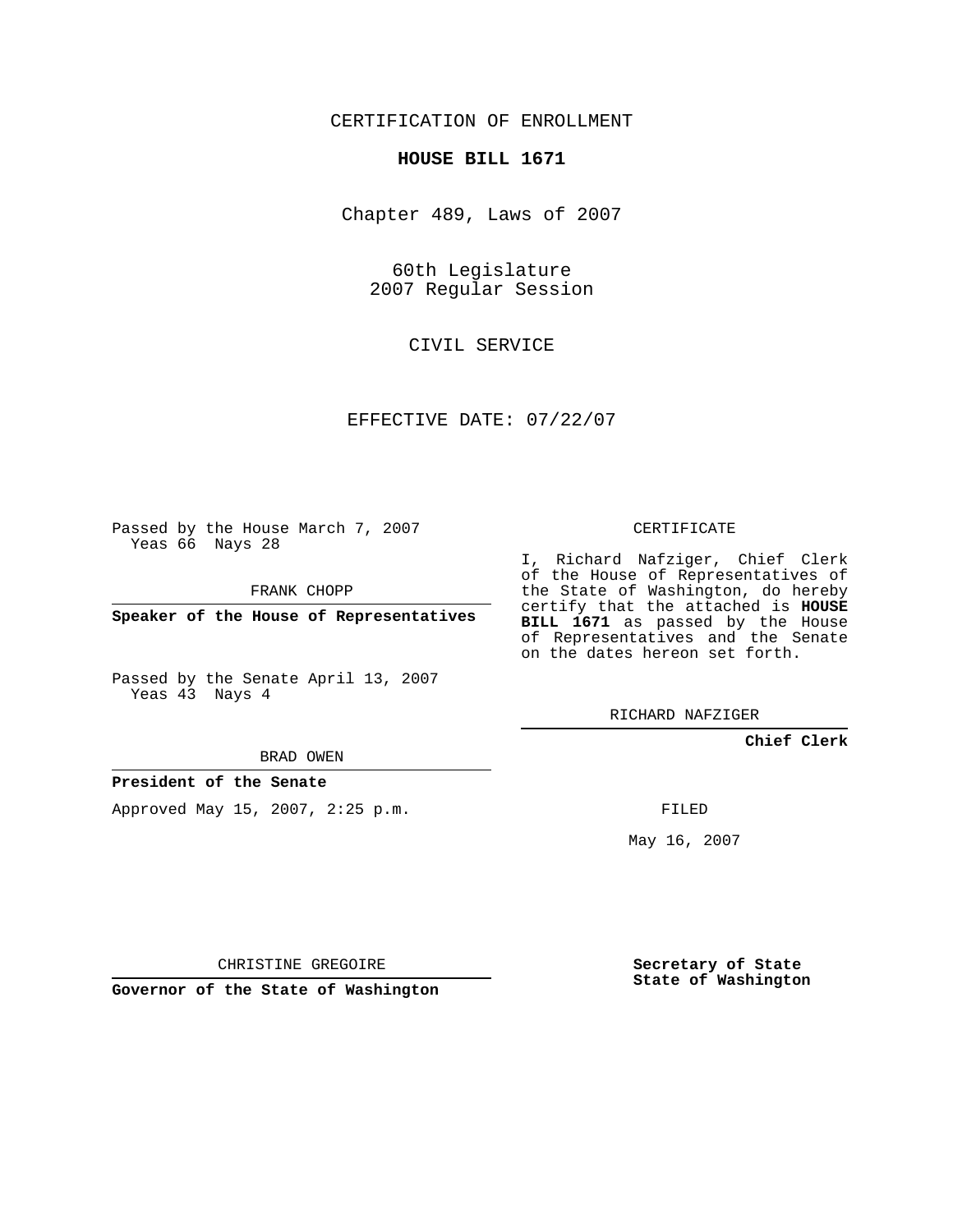## **HOUSE BILL 1671** \_\_\_\_\_\_\_\_\_\_\_\_\_\_\_\_\_\_\_\_\_\_\_\_\_\_\_\_\_\_\_\_\_\_\_\_\_\_\_\_\_\_\_\_\_

\_\_\_\_\_\_\_\_\_\_\_\_\_\_\_\_\_\_\_\_\_\_\_\_\_\_\_\_\_\_\_\_\_\_\_\_\_\_\_\_\_\_\_\_\_

Passed Legislature - 2007 Regular Session

**State of Washington 60th Legislature 2007 Regular Session**

**By** Representative Green; by request of Department of Personnel

Read first time 01/24/2007. Referred to Committee on State Government & Tribal Affairs.

 1 AN ACT Relating to reclassifications, class studies, and salary 2 adjustments; and amending RCW 41.06.152.

3 BE IT ENACTED BY THE LEGISLATURE OF THE STATE OF WASHINGTON:

 4 **Sec. 1.** RCW 41.06.152 and 2002 c 354 s 241 are each amended to 5 read as follows:

 6 (1) The director shall adopt only those job classification 7 revisions, class studies, and salary adjustments under RCW 41.06.150(4) 8 that:

9 (a) As defined by the director, are due to documented recruitment 10 ((and)) or retention difficulties, salary compression or inversion, 11 ((increased)) classification plan maintenance, higher level duties and 12 responsibilities, or inequities((- For these purposes, inequities are 13 defined as similar work assigned to different job classes with a salary 14 disparity greater than 7.5 percent) ; and

 (b) Are such that the office of financial management has reviewed 16 the affected agency's fiscal impact statement and has concurred that the affected agency can absorb the biennialized cost of the reclassification, class study, or salary adjustment within the agency's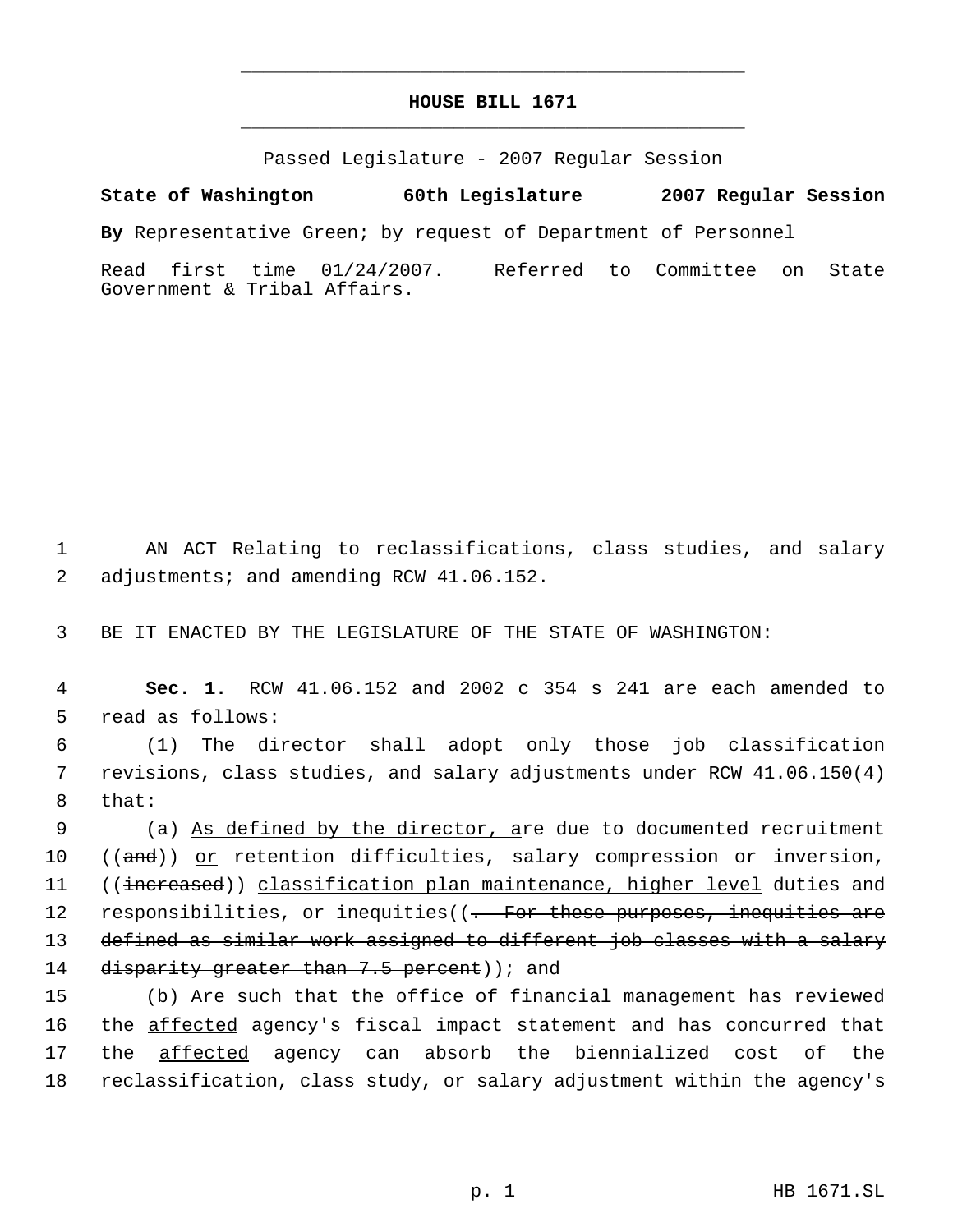1 current authorized level of funding for the current fiscal biennium and 2 subsequent fiscal biennia.

 (2) ((In addition to reclassifications, class studies, and salary 4 adjustments under subsection (1)(b) of this section, the board may approve other reclassifications, class studies, and salary adjustments 6 that meet the requirements of subsection  $(1)(a)$  of this section and have been approved under the procedures established under this subsection.

 9 Before the department of personnel's biennial budget request is due 10 to the office of financial management, the board shall prioritize 11 requests for reclassifications, class studies, and salary adjustments 12 for the next fiscal biennium. The board shall prioritize according to 13 such criteria as are developed by the board consistent with RCW 14 41.06.150(4)(a). The board shall submit the prioritized list to the 15 governor's office and the fiscal committees of the house of 16 representatives and senate at the same time the department of 17 personnel's biennial budget request is submitted. The office of 18 financial management shall review the biennial cost of each proposed 19 salary adjustment on the board's prioritized list.

20 In the biennial appropriations acts, the legislature may establish 21 a level of funding, from the state general fund and other accounts, to 22 be applied by the board to the prioritized list. Upon enactment of the 23 appropriations act, the board may approve reclassifications, class 24 studies, and salary adjustments only to the extent that the total cost 25 does not exceed the level of funding established in the appropriations 26 acts and the board's actions are consistent with the priorities 27 established in the list. The legislature may also specify or otherwise 28 limit in the appropriations act the implementation dates for actions 29 approved by the board under this section.

 (3) When the board develops its priority list in the 1999-2001 biennium, for increases proposed for funding in the 2001-2003 biennium, the board shall give top priority to proposed increases to address documented recruitment and retention increases, and shall give lowest priority to proposed increases to recognize increased duties and responsibilities. When the board submits its prioritized list for the 2001-2003 biennium, the board shall also provide: A comparison of any 37 differences between the salary increases recommended by the department 38 of personnel staff and those adopted by the board; a review of any